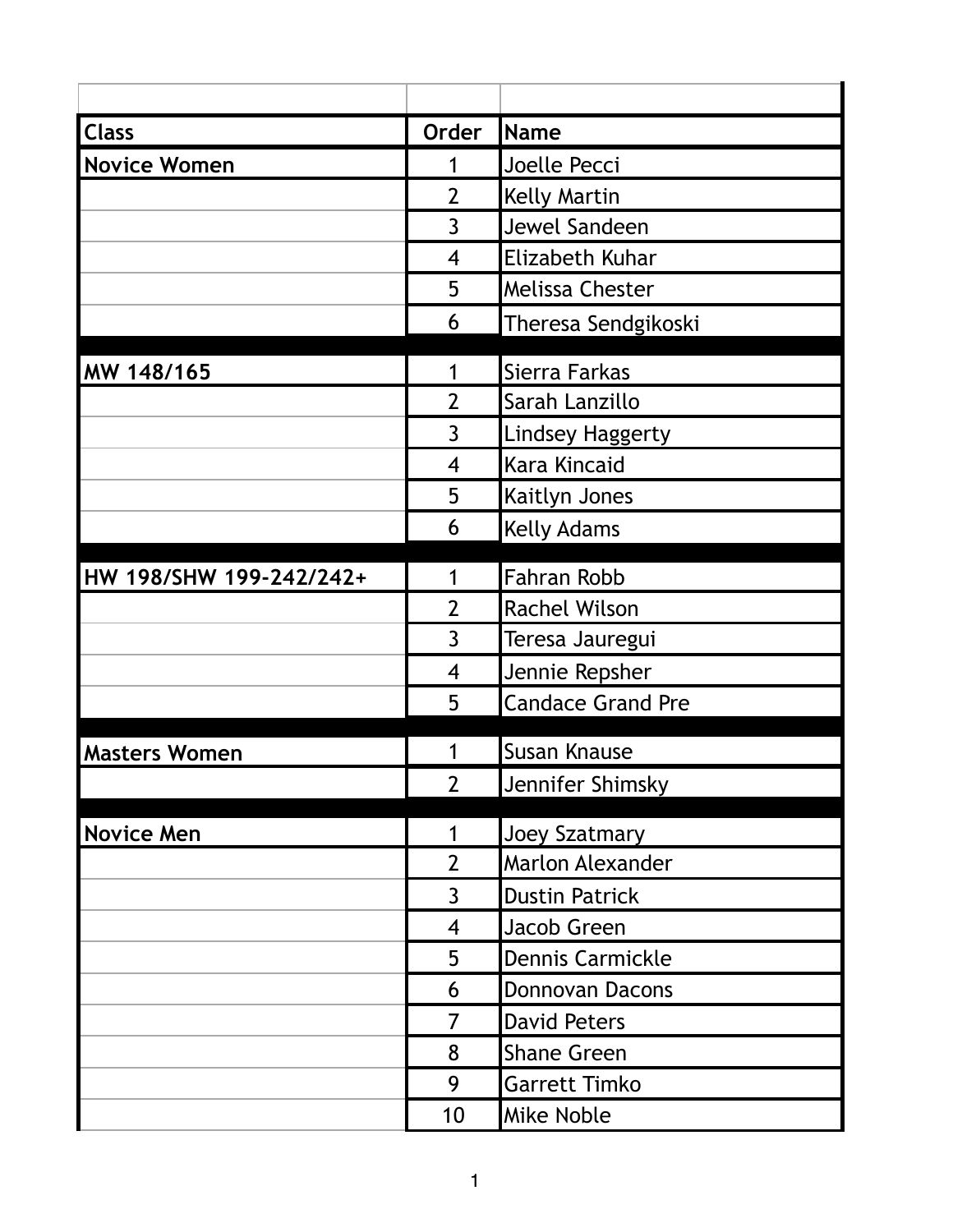|                    | 11                       | Daniel Friel                                   |
|--------------------|--------------------------|------------------------------------------------|
|                    | 12                       | Kyle Wegman                                    |
|                    | 13                       | <b>Paul Adler</b>                              |
|                    | 14                       | Connor Somgynari                               |
|                    | 15                       | Jordan Tenedora                                |
|                    |                          |                                                |
| <b>Masters Men</b> | 1                        | <b>Ken Haines</b>                              |
|                    | $\overline{2}$           | <b>Dale Thomas</b>                             |
| LW 148/165/181     | 1                        | Jason Tietelbaum                               |
|                    | $\overline{2}$           | <b>Julius Burns</b>                            |
|                    | 3                        | <b>Shane Flemming</b>                          |
|                    | $\overline{\mathcal{A}}$ | <b>Matthew Hoehn</b>                           |
|                    | 5                        | Yuriy Mamed-Zade                               |
|                    | 6                        | Richard Van Acker                              |
|                    | 7                        | Jonathan Bauman                                |
|                    |                          |                                                |
|                    |                          |                                                |
| MW 198/220         | 1                        | Paul Laudenslager                              |
|                    | $\overline{2}$           | <b>Timothy Manaraze</b>                        |
|                    | 3                        | <b>Tyler Moses</b>                             |
| HW 242/275         | 1                        | <b>Matthew Hinders</b>                         |
|                    | $\overline{2}$           | Robert Casalnova                               |
|                    | 3                        | <b>Jared Silverman</b>                         |
|                    | $\overline{4}$           | <b>Steve Slater</b>                            |
|                    | 1                        |                                                |
| SHW 308/308+       | $\overline{2}$           | <b>Brian Fletcher</b>                          |
|                    | 3                        | <b>Bobby Thompson</b>                          |
|                    | $\overline{4}$           | <b>Ulice Payne III</b><br><b>Heath Allison</b> |
|                    | 5                        | <b>Ryan Ramsauer</b>                           |
|                    | 6                        | Joshua Shetrompf                               |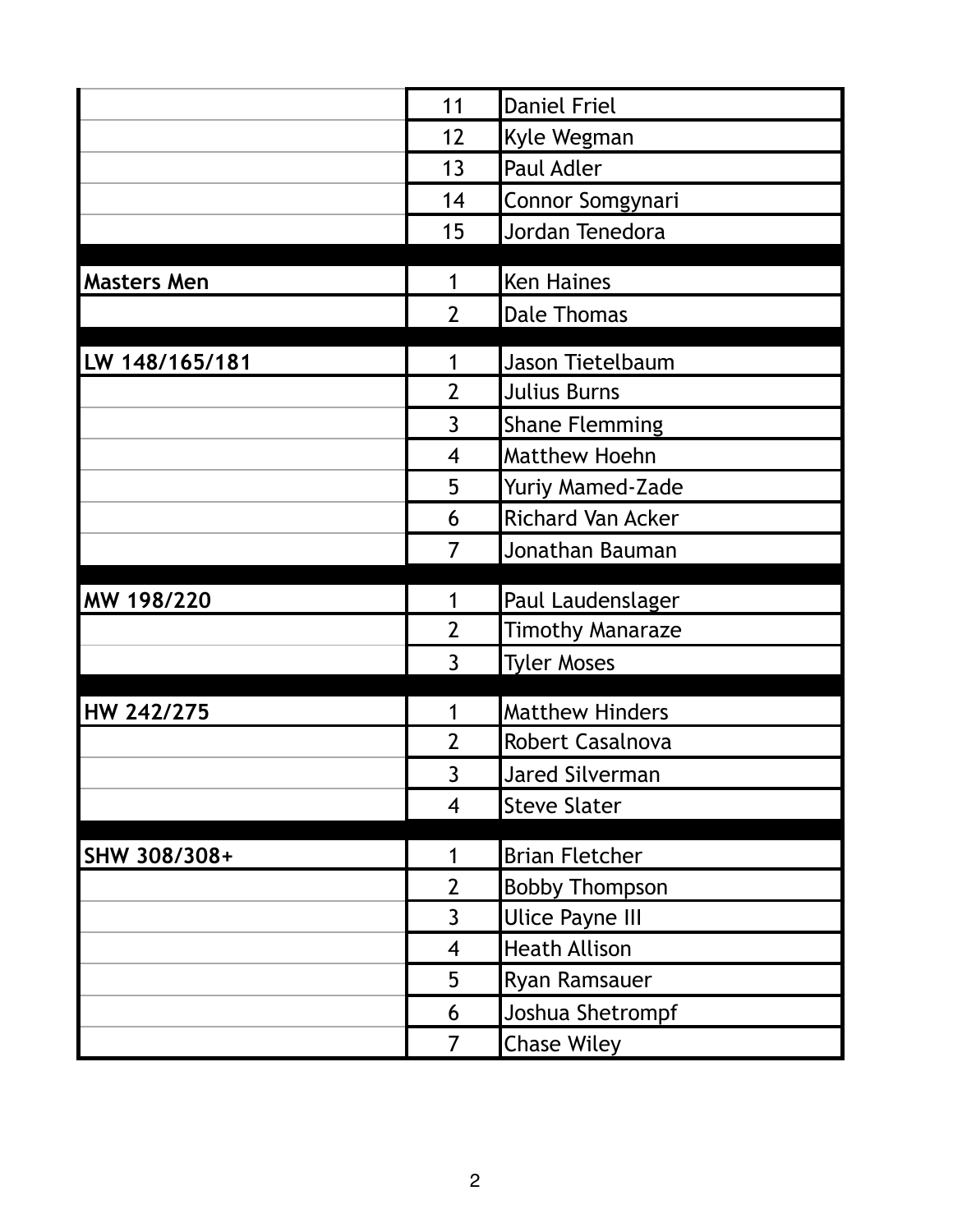| <b>Nationals</b>     |                  | <b>Press Medley</b>         |                | <b>Keg Carry</b>    |  |
|----------------------|------------------|-----------------------------|----------------|---------------------|--|
| <b>Weight Class</b>  |                  | # Of Reps $ OR Total Time $ | <b>Points</b>  | # Of Reps   OR      |  |
| <b>MW 165</b>        |                  | 33.8                        | 6              |                     |  |
| <b>SHW 242</b>       | $\mathsf{3}$     |                             | 3.5            |                     |  |
| <b>HW 181</b>        |                  | 47.4                        | 5              |                     |  |
| <b>SHW 242</b>       | $\mathsf{3}$     |                             | 3.5            |                     |  |
| <b>MW 148</b>        | $\overline{2}$   |                             | 1.5            | $\overline{2}$      |  |
| <b>MW 148</b>        | $2 \overline{ }$ |                             | 1.5            | $\overline{2}$      |  |
| <b>MW 165</b>        | $\mathsf{3}$     |                             | $\overline{4}$ |                     |  |
| <b>MW 165</b>        |                  | 28.5                        | 6              |                     |  |
| <b>MW 165</b>        | $2 \overline{ }$ |                             | $\overline{3}$ |                     |  |
| <b>MW 165</b>        |                  | 43.2                        | 5              | 1                   |  |
| <b>MW 165</b>        | 1                |                             | 1.5            |                     |  |
| <b>MW 165</b>        | 1                |                             | 1.5            | 1                   |  |
| <b>SHW 242</b>       |                  | 47.6                        | 5              |                     |  |
| SHW 242+             | $\mathsf{3}$     |                             | $\overline{4}$ |                     |  |
| <b>HW 198</b>        | $\overline{2}$   |                             | $\overline{3}$ |                     |  |
| <b>SHW 242</b>       | 1                |                             | 1.5            | 1                   |  |
| <b>HW 198</b>        | 1                |                             | 1.5            | $\overline{2}$      |  |
| <b>Masters Women</b> | $\overline{3}$   |                             | $\overline{2}$ |                     |  |
| <b>Masters Women</b> | 2 <sup>1</sup>   |                             | $\mathbf{1}$   |                     |  |
| <b>HW 275</b>        |                  | 28.7                        | 15             |                     |  |
| <b>SHW 308</b>       |                  | 53.6                        | 12             |                     |  |
| <b>SHW 308</b>       |                  | 50.1                        | 14             |                     |  |
| SHW 308+             |                  | 53                          | 13             | $2 \nightharpoonup$ |  |
| <b>SHW 308</b>       |                  | 57.4                        | 11             | $\overline{2}$      |  |
| <b>HW 275</b>        | $\overline{3}$   |                             | 8.5            | $\boldsymbol{0}$    |  |
| <b>HW 242</b>        | $\overline{3}$   |                             | 8.5            | 1                   |  |
| SHW 308+             | $\boldsymbol{0}$ |                             | $\mathbf{0}$   | 1                   |  |
| <b>MW 198</b>        | $\overline{3}$   |                             | 8.5            | $\overline{2}$      |  |
| <b>MW 198</b>        | $\overline{3}$   |                             | 8.5            | 1                   |  |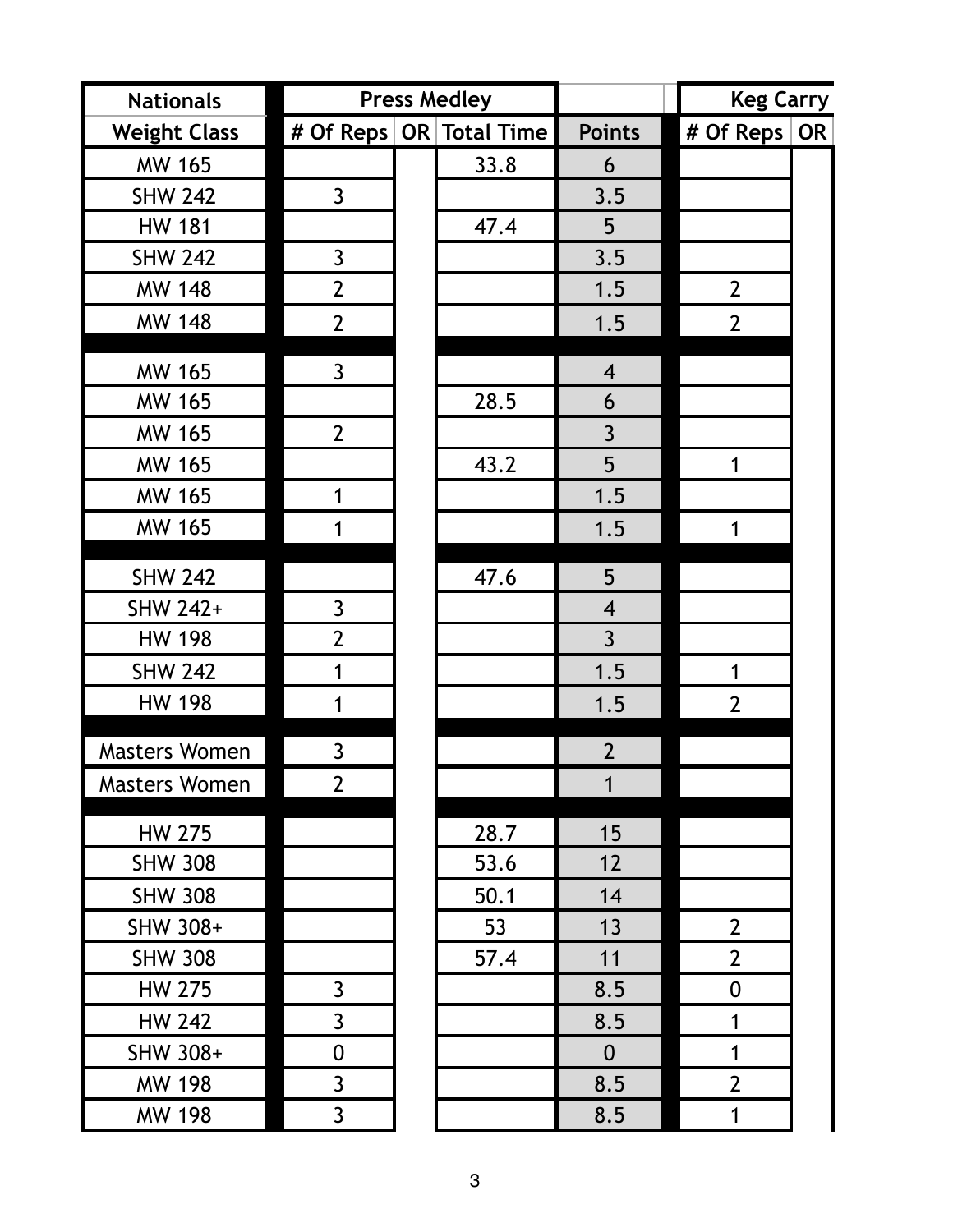| <b>HW 275</b>      | $\overline{2}$ |   |      |
|--------------------|----------------|---|------|
| <b>MW 220</b>      | 1              |   |      |
| <b>HW 275</b>      | 1              |   |      |
| <b>SHW 308</b>     | 1              |   |      |
| LW 165             | 0              |   |      |
| Masters Men        |                |   | 42.8 |
| <b>Masters Men</b> | 1              | 1 |      |
| LW 165             | $\overline{3}$ |   |      |
| LW 181             | $\overline{2}$ |   |      |
| LW 181             |                |   | 51.7 |
| <b>LW 181</b>      | $\mathsf{3}$   |   |      |
| LW 181             | $\mathsf{3}$   |   |      |
| LW 181             | $\overline{3}$ |   |      |
| LW 165             | 1              |   |      |
| <b>MW 220</b>      |                |   | 43.6 |
| <b>MW 220</b>      | 3              |   |      |
| <b>MW 220</b>      | 1              |   |      |
| <b>HW 242</b>      | 3              |   |      |
| HW 275             |                |   | 54.2 |
| <b>HW 275</b>      | $\overline{2}$ |   |      |
| <b>HW 275</b>      | 1              |   |      |
| SHW 308+           |                |   | 22.4 |
| SHW 308+           | $\mathsf{3}$   |   |      |
| SHW 308+           |                |   | 55.5 |
| <b>SHW 308</b>     |                |   | 33.8 |
| <b>SHW 308</b>     |                |   | 30.1 |
|                    |                |   |      |
| <b>SHW 308</b>     | $\mathbf{2}$   |   |      |

|                             |              |      | $\boldsymbol{6}$        | $\mathbf 1$      |
|-----------------------------|--------------|------|-------------------------|------------------|
| $\frac{2}{1}$               |              |      | $\overline{4}$          | $\mathbf 1$      |
|                             |              |      | $\overline{\mathbf{4}}$ | $\overline{2}$   |
| $\overline{1}$              |              |      | $\overline{\mathbf{4}}$ | $\mathbf 1$      |
| $\overline{0}$              |              |      | $\boldsymbol{0}$        | $\boldsymbol{0}$ |
|                             |              |      |                         |                  |
|                             |              | 42.8 | $\overline{2}$          | $\overline{2}$   |
| $\overline{1}$              | $\mathbf{1}$ |      | $\mathbf{1}$            | $\mathbf{1}$     |
|                             |              |      | 4.5                     | $\overline{2}$   |
| $\frac{3}{2}$               |              |      | $\overline{2}$          | $\overline{2}$   |
|                             |              | 51.7 | $\overline{7}$          | $\mathbf{2}$     |
|                             |              |      | 4.5                     |                  |
|                             |              |      | $\overline{4.5}$        | $\mathbf 1$      |
| $\frac{3}{3}$ $\frac{3}{1}$ |              |      | $\overline{4.5}$        | $\overline{2}$   |
|                             |              |      | $\overline{1}$          | $\mathbf{1}$     |
|                             |              |      |                         |                  |
|                             |              | 43.6 | $\frac{3}{2}$           | $\overline{2}$   |
| $\frac{1}{1}$               |              |      |                         | $\boldsymbol{0}$ |
|                             |              |      | $\mathbf{1}$            | $\mathbf{1}$     |
| $\overline{3}$              |              |      |                         | $\mathbf{1}$     |
|                             |              | 54.2 | $\frac{3}{4}$           | $\mathbf 1$      |
| $\overline{2}$              |              |      | $\overline{2}$          | $\boldsymbol{0}$ |
| $\overline{1}$              |              |      | $\overline{1}$          | $\boldsymbol{0}$ |
|                             |              |      |                         |                  |
|                             |              | 22.4 | $\overline{7}$          |                  |
| $\overline{3}$              |              |      | 2.5                     | $\overline{2}$   |
|                             |              | 55.5 | $\overline{4}$          | $\mathbf 1$      |
|                             |              | 33.8 | 5                       | $\overline{2}$   |
|                             |              | 30.1 | 6                       | $\overline{2}$   |
| $\overline{2}$              |              |      | $\overline{1}$          | 1                |
| $\overline{3}$              |              |      | 2.5                     | $\mathbf 1$      |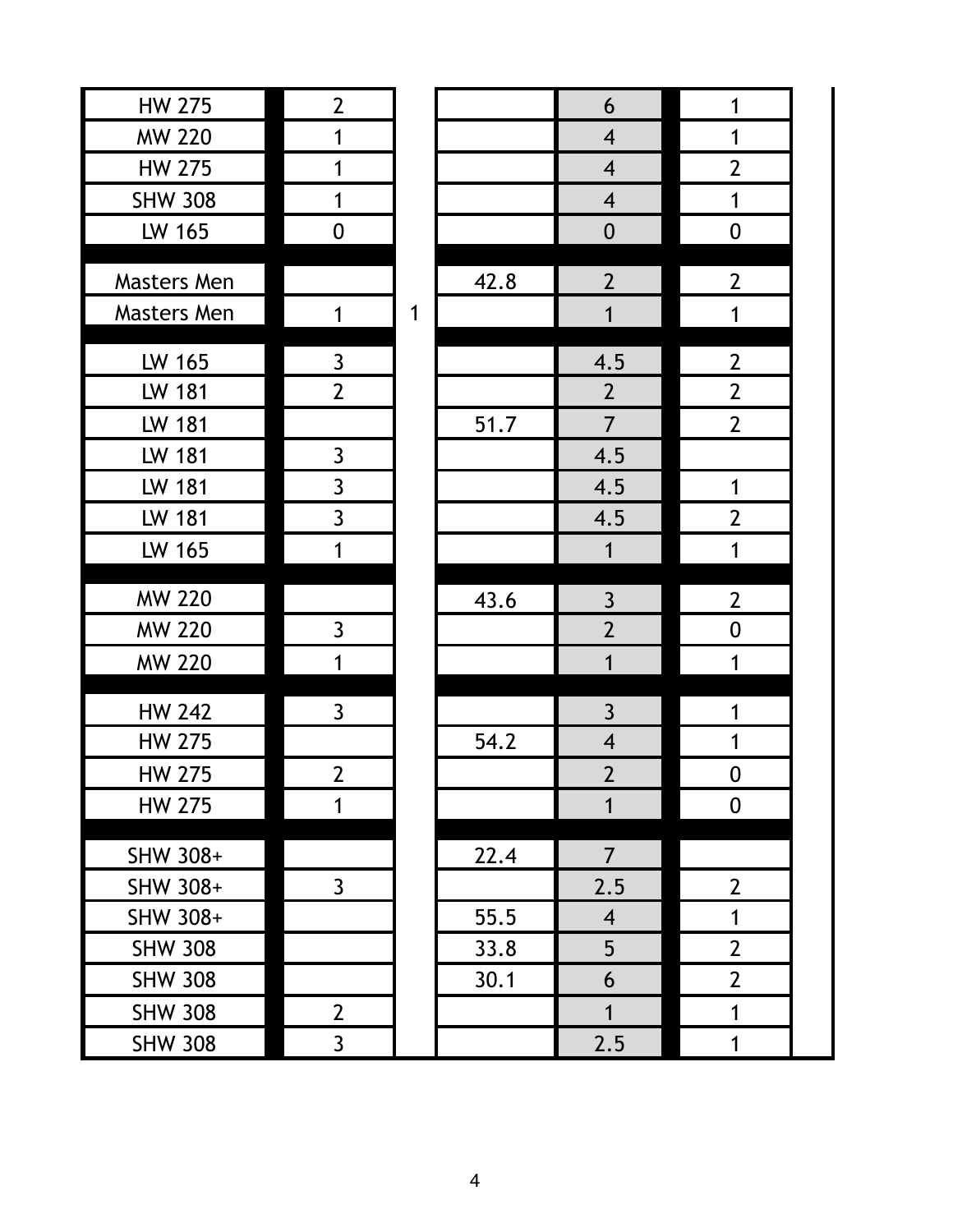|                   |                          | <b>Silver Dollar Deadlift</b> |                          | <b>Yoke/Car Walk</b> |
|-------------------|--------------------------|-------------------------------|--------------------------|----------------------|
| <b>Total Time</b> | <b>Points</b>            | # of Reps                     | <b>Points</b>            | <b>Total Time</b>    |
| 26.31             | 6                        | $\overline{2}$                | 5.5                      | 7.08                 |
| 29.82             | 5                        | 1                             | $\overline{4}$           | 8.15                 |
| 46.03             | $\overline{3}$           | $\overline{2}$                | 5.5                      | 11.76                |
| 37.9              | $\overline{4}$           | $\mathbf 0$                   | $\boldsymbol{0}$         | 8.83                 |
|                   | 1.5                      | $\mathbf 0$                   | $\mathbf 0$              | 12.69                |
|                   | 1.5                      | $\boldsymbol{0}$              | $\boldsymbol{0}$         | 12.75                |
| 29.25             | 6                        | $\mathbf{3}$                  | 5                        | 10.12                |
| 32.31             | 5                        | $\overline{\mathbf{4}}$       | 6                        | 9.22                 |
| 43.33             | $\overline{4}$           | 1                             | $\overline{3}$           | 16.2                 |
|                   | 1.5                      | $\overline{2}$                | $\overline{\mathbf{4}}$  | 15.85                |
| 56.65             | $\overline{3}$           | $\mathbf 0$                   | $\overline{0}$           | 15.76                |
|                   | 1.5                      | $\boldsymbol{0}$              | $\boldsymbol{0}$         | 17.06                |
| 33.06             | 5                        | $\overline{0}$                | $\mathbf 0$              | 10.64                |
| 44.07             | $\overline{\mathcal{A}}$ | $\overline{2}$                | $\overline{\mathcal{A}}$ | 12.57                |
| 45.83             | $\overline{3}$           | 1                             | $\overline{3}$           | 19.37                |
|                   | $\overline{1}$           | $\mathbf{3}$                  | 5                        | 10.84                |
|                   | $\overline{2}$           | $\boldsymbol{0}$              | $\boldsymbol{0}$         | 33.82                |
| 37.28             | 1                        |                               | $\overline{2}$           | 12.53                |
| 31.33             | $\overline{2}$           | $\mathbf 0$                   | $\boldsymbol{0}$         | 8.68                 |
| 26.65             | 15                       | 5                             | 13.5                     | 14.47                |
| 34.32             | 14                       | 6                             | 15                       | 15.82                |
| 49.57             | 13                       | $\overline{3}$                | 10.5                     | 29.32                |
|                   | 10.5                     | $\mathbf{3}$                  | 10.5                     | 26.57                |
|                   | 10.5                     | 5                             | 13.5                     | $\boldsymbol{0}$     |
|                   | $\mathbf{0}$             | $\overline{3}$                | 10.5                     | 23.33                |
|                   | 5.5                      | $\overline{2}$                | $\overline{7}$           | 58.03                |
|                   | 5.5                      | $\overline{3}$                | 10.5                     | 31.66                |
|                   | 10.5                     | $\overline{2}$                | $\overline{7}$           | $\boldsymbol{0}$     |
|                   | 5.5                      | $\overline{2}$                | $\overline{7}$           | $\boldsymbol{0}$     |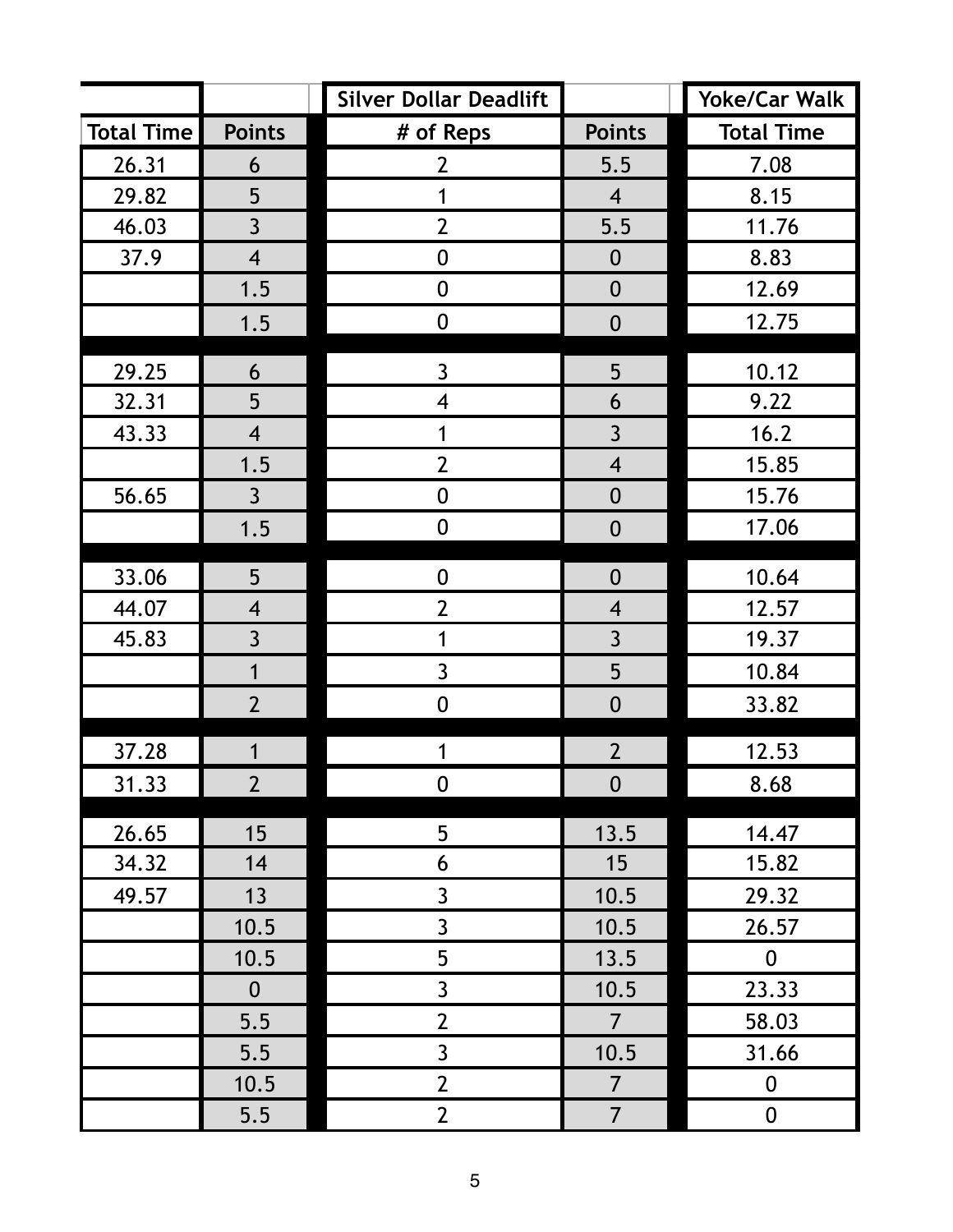| 5.5<br>$\mathbf{1}$<br>$\overline{\mathbf{4}}$<br>$\boldsymbol{0}$<br>5.5<br>$\overline{4}$<br>$\boldsymbol{0}$<br>1<br>10.5<br>$\boldsymbol{0}$<br>$\boldsymbol{0}$<br>$\boldsymbol{0}$<br>5.5<br>$\mathbf 1$<br>$\boldsymbol{0}$<br>$\overline{\mathbf{4}}$<br>${\bf 0}$<br>$\boldsymbol{0}$<br>$\boldsymbol{0}$<br>$\boldsymbol{0}$<br>$\mathbf{2}$<br>$\mathbf{3}$<br>$\overline{2}$<br>$\boldsymbol{0}$<br>$\overline{2}$<br>$\mathbf 0$<br>$\overline{1}$<br>$\mathbf 1$<br>$\overline{5}$<br>$\overline{7}$<br>31.6<br>4.5<br>$\overline{3}$<br>5<br>4.5<br>23.6<br>$\overline{3}$<br>5<br>4.5<br>$\boldsymbol{0}$<br>2.5<br>$\overline{2}$<br>$\overline{7}$<br>59.46<br>$\pmb{0}$<br>$\overline{3}$<br>1.5<br>5<br>$\boldsymbol{0}$<br>2.5<br>$\overline{2}$<br>4.5<br>$\mathbf 0$<br>1.5<br>$\boldsymbol{0}$<br>$\boldsymbol{0}$<br>$\boldsymbol{0}$<br>$\overline{3}$<br>$\overline{3}$<br>$\boldsymbol{6}$<br>24.53<br>$\overline{0}$<br>$\overline{3}$<br>1.5<br>$\boldsymbol{0}$<br>$\overline{2}$<br>$\overline{3}$<br>1.5<br>$\boldsymbol{0}$<br>$\overline{2}$<br>3.5<br>58.26<br>3.5<br>$\overline{2}$<br>3.5<br>3.5<br>$\boldsymbol{0}$<br>1.5<br>$\boldsymbol{0}$<br>$\boldsymbol{0}$<br>$\mathbf 1$<br>$\boldsymbol{0}$<br>1<br>1.5<br>$\boldsymbol{0}$<br>$\overline{7}$<br>50.83<br>5<br>4.5<br>14.71<br>5<br>$\overline{7}$<br>22.06<br>$\overline{7}$<br>$\overline{2}$<br>5<br>4.5<br>12.56<br>5<br>5<br>4.5<br>52.26<br>5<br>5<br>4.5<br>$\pmb{0}$<br>$\overline{2}$<br>$\overline{2}$<br>53.2<br>$2 \nightharpoonup$<br>$\overline{2}$<br>$\mathbf 0$<br>$\boldsymbol{0}$<br>$\pmb{0}$ |  |  |  |
|--------------------------------------------------------------------------------------------------------------------------------------------------------------------------------------------------------------------------------------------------------------------------------------------------------------------------------------------------------------------------------------------------------------------------------------------------------------------------------------------------------------------------------------------------------------------------------------------------------------------------------------------------------------------------------------------------------------------------------------------------------------------------------------------------------------------------------------------------------------------------------------------------------------------------------------------------------------------------------------------------------------------------------------------------------------------------------------------------------------------------------------------------------------------------------------------------------------------------------------------------------------------------------------------------------------------------------------------------------------------------------------------------------------------------------------------------------------------------------------------------------------------------------------------------------------------------------------------------------------------|--|--|--|
|                                                                                                                                                                                                                                                                                                                                                                                                                                                                                                                                                                                                                                                                                                                                                                                                                                                                                                                                                                                                                                                                                                                                                                                                                                                                                                                                                                                                                                                                                                                                                                                                                    |  |  |  |
|                                                                                                                                                                                                                                                                                                                                                                                                                                                                                                                                                                                                                                                                                                                                                                                                                                                                                                                                                                                                                                                                                                                                                                                                                                                                                                                                                                                                                                                                                                                                                                                                                    |  |  |  |
|                                                                                                                                                                                                                                                                                                                                                                                                                                                                                                                                                                                                                                                                                                                                                                                                                                                                                                                                                                                                                                                                                                                                                                                                                                                                                                                                                                                                                                                                                                                                                                                                                    |  |  |  |
|                                                                                                                                                                                                                                                                                                                                                                                                                                                                                                                                                                                                                                                                                                                                                                                                                                                                                                                                                                                                                                                                                                                                                                                                                                                                                                                                                                                                                                                                                                                                                                                                                    |  |  |  |
|                                                                                                                                                                                                                                                                                                                                                                                                                                                                                                                                                                                                                                                                                                                                                                                                                                                                                                                                                                                                                                                                                                                                                                                                                                                                                                                                                                                                                                                                                                                                                                                                                    |  |  |  |
|                                                                                                                                                                                                                                                                                                                                                                                                                                                                                                                                                                                                                                                                                                                                                                                                                                                                                                                                                                                                                                                                                                                                                                                                                                                                                                                                                                                                                                                                                                                                                                                                                    |  |  |  |
|                                                                                                                                                                                                                                                                                                                                                                                                                                                                                                                                                                                                                                                                                                                                                                                                                                                                                                                                                                                                                                                                                                                                                                                                                                                                                                                                                                                                                                                                                                                                                                                                                    |  |  |  |
|                                                                                                                                                                                                                                                                                                                                                                                                                                                                                                                                                                                                                                                                                                                                                                                                                                                                                                                                                                                                                                                                                                                                                                                                                                                                                                                                                                                                                                                                                                                                                                                                                    |  |  |  |
|                                                                                                                                                                                                                                                                                                                                                                                                                                                                                                                                                                                                                                                                                                                                                                                                                                                                                                                                                                                                                                                                                                                                                                                                                                                                                                                                                                                                                                                                                                                                                                                                                    |  |  |  |
|                                                                                                                                                                                                                                                                                                                                                                                                                                                                                                                                                                                                                                                                                                                                                                                                                                                                                                                                                                                                                                                                                                                                                                                                                                                                                                                                                                                                                                                                                                                                                                                                                    |  |  |  |
|                                                                                                                                                                                                                                                                                                                                                                                                                                                                                                                                                                                                                                                                                                                                                                                                                                                                                                                                                                                                                                                                                                                                                                                                                                                                                                                                                                                                                                                                                                                                                                                                                    |  |  |  |
|                                                                                                                                                                                                                                                                                                                                                                                                                                                                                                                                                                                                                                                                                                                                                                                                                                                                                                                                                                                                                                                                                                                                                                                                                                                                                                                                                                                                                                                                                                                                                                                                                    |  |  |  |
|                                                                                                                                                                                                                                                                                                                                                                                                                                                                                                                                                                                                                                                                                                                                                                                                                                                                                                                                                                                                                                                                                                                                                                                                                                                                                                                                                                                                                                                                                                                                                                                                                    |  |  |  |
|                                                                                                                                                                                                                                                                                                                                                                                                                                                                                                                                                                                                                                                                                                                                                                                                                                                                                                                                                                                                                                                                                                                                                                                                                                                                                                                                                                                                                                                                                                                                                                                                                    |  |  |  |
|                                                                                                                                                                                                                                                                                                                                                                                                                                                                                                                                                                                                                                                                                                                                                                                                                                                                                                                                                                                                                                                                                                                                                                                                                                                                                                                                                                                                                                                                                                                                                                                                                    |  |  |  |
|                                                                                                                                                                                                                                                                                                                                                                                                                                                                                                                                                                                                                                                                                                                                                                                                                                                                                                                                                                                                                                                                                                                                                                                                                                                                                                                                                                                                                                                                                                                                                                                                                    |  |  |  |
|                                                                                                                                                                                                                                                                                                                                                                                                                                                                                                                                                                                                                                                                                                                                                                                                                                                                                                                                                                                                                                                                                                                                                                                                                                                                                                                                                                                                                                                                                                                                                                                                                    |  |  |  |
|                                                                                                                                                                                                                                                                                                                                                                                                                                                                                                                                                                                                                                                                                                                                                                                                                                                                                                                                                                                                                                                                                                                                                                                                                                                                                                                                                                                                                                                                                                                                                                                                                    |  |  |  |
|                                                                                                                                                                                                                                                                                                                                                                                                                                                                                                                                                                                                                                                                                                                                                                                                                                                                                                                                                                                                                                                                                                                                                                                                                                                                                                                                                                                                                                                                                                                                                                                                                    |  |  |  |
|                                                                                                                                                                                                                                                                                                                                                                                                                                                                                                                                                                                                                                                                                                                                                                                                                                                                                                                                                                                                                                                                                                                                                                                                                                                                                                                                                                                                                                                                                                                                                                                                                    |  |  |  |
|                                                                                                                                                                                                                                                                                                                                                                                                                                                                                                                                                                                                                                                                                                                                                                                                                                                                                                                                                                                                                                                                                                                                                                                                                                                                                                                                                                                                                                                                                                                                                                                                                    |  |  |  |
|                                                                                                                                                                                                                                                                                                                                                                                                                                                                                                                                                                                                                                                                                                                                                                                                                                                                                                                                                                                                                                                                                                                                                                                                                                                                                                                                                                                                                                                                                                                                                                                                                    |  |  |  |
|                                                                                                                                                                                                                                                                                                                                                                                                                                                                                                                                                                                                                                                                                                                                                                                                                                                                                                                                                                                                                                                                                                                                                                                                                                                                                                                                                                                                                                                                                                                                                                                                                    |  |  |  |
|                                                                                                                                                                                                                                                                                                                                                                                                                                                                                                                                                                                                                                                                                                                                                                                                                                                                                                                                                                                                                                                                                                                                                                                                                                                                                                                                                                                                                                                                                                                                                                                                                    |  |  |  |
|                                                                                                                                                                                                                                                                                                                                                                                                                                                                                                                                                                                                                                                                                                                                                                                                                                                                                                                                                                                                                                                                                                                                                                                                                                                                                                                                                                                                                                                                                                                                                                                                                    |  |  |  |
|                                                                                                                                                                                                                                                                                                                                                                                                                                                                                                                                                                                                                                                                                                                                                                                                                                                                                                                                                                                                                                                                                                                                                                                                                                                                                                                                                                                                                                                                                                                                                                                                                    |  |  |  |
|                                                                                                                                                                                                                                                                                                                                                                                                                                                                                                                                                                                                                                                                                                                                                                                                                                                                                                                                                                                                                                                                                                                                                                                                                                                                                                                                                                                                                                                                                                                                                                                                                    |  |  |  |
|                                                                                                                                                                                                                                                                                                                                                                                                                                                                                                                                                                                                                                                                                                                                                                                                                                                                                                                                                                                                                                                                                                                                                                                                                                                                                                                                                                                                                                                                                                                                                                                                                    |  |  |  |
|                                                                                                                                                                                                                                                                                                                                                                                                                                                                                                                                                                                                                                                                                                                                                                                                                                                                                                                                                                                                                                                                                                                                                                                                                                                                                                                                                                                                                                                                                                                                                                                                                    |  |  |  |
|                                                                                                                                                                                                                                                                                                                                                                                                                                                                                                                                                                                                                                                                                                                                                                                                                                                                                                                                                                                                                                                                                                                                                                                                                                                                                                                                                                                                                                                                                                                                                                                                                    |  |  |  |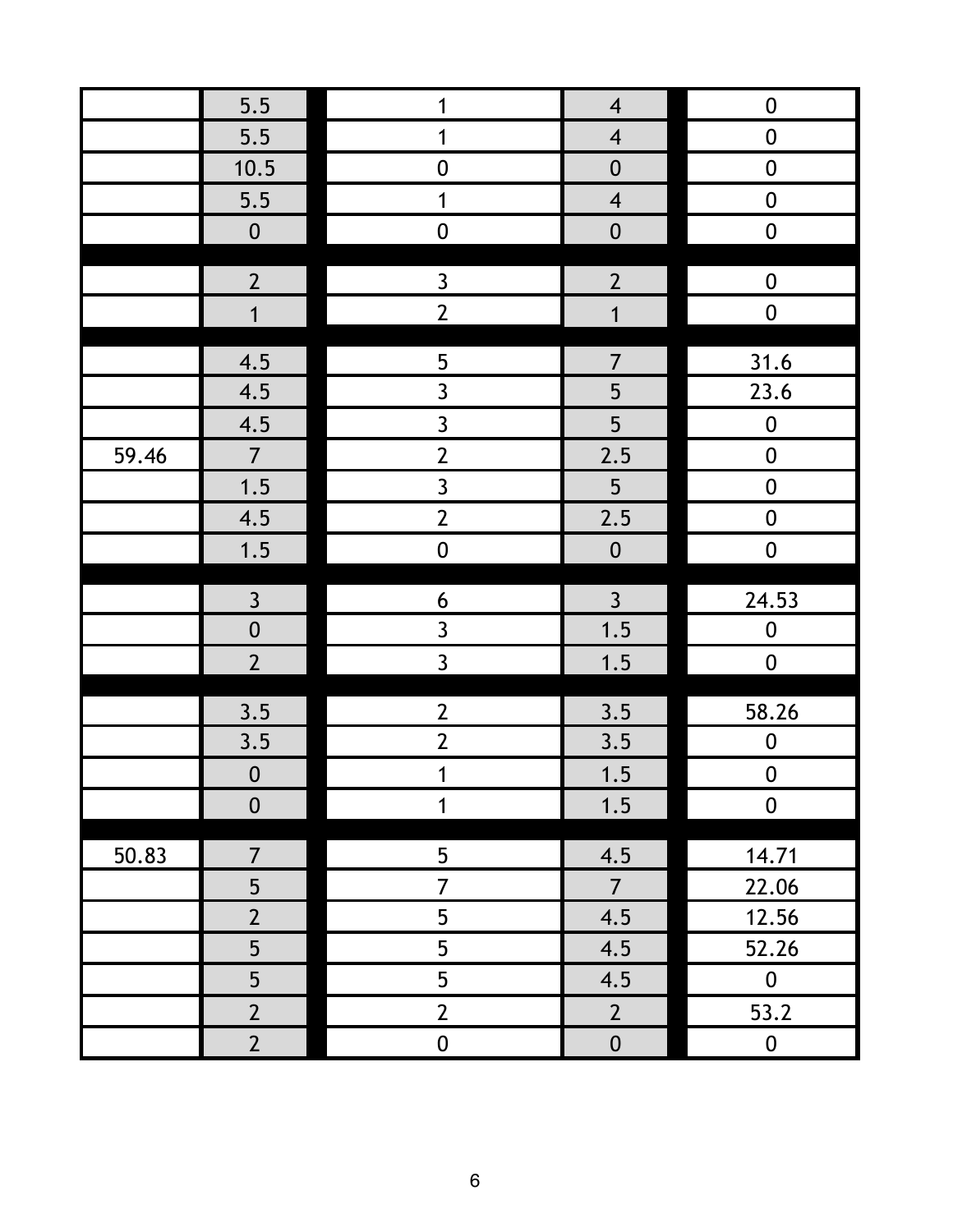|                          | <b>Farmer's Pick &amp; Hold</b> |                         | <b>Total</b>  |
|--------------------------|---------------------------------|-------------------------|---------------|
| <b>Points</b>            | <b>Total Time</b>               | <b>Points</b>           | <b>Points</b> |
| 6                        | 2.39.01                         | 6                       | 29.5          |
| 5                        | 1.09.96                         | $\overline{4}$          | 21.5          |
| $\overline{3}$           | 59.7                            | $\overline{2}$          | 18.5          |
| $\overline{4}$           | 1.14.52                         | 5                       | 16.5          |
| $\overline{2}$           | 1.04.06                         | $\overline{3}$          | 8             |
| $\overline{1}$           | 9.51                            | $\overline{1}$          | 5             |
| 5                        | 1.31.12                         | 6                       | 26            |
| 6                        | 48.75                           | $\mathbf 1$             | 24            |
| $\overline{2}$           | 1.24.97                         | 5                       | 17            |
| $\overline{3}$           | 1.04.14                         | $\overline{2}$          | 15.5          |
| $\overline{4}$           | 1.05.75                         | $\overline{3}$          | 11.5          |
| $\mathbf{1}$             | 1.09.71                         | $\overline{\mathbf{4}}$ | 8             |
| 5                        | 55.77                           | $\overline{3}$          | 18            |
| $\overline{3}$           | 25.52                           | $\overline{1}$          | 16            |
| $\overline{2}$           | 1.07.63                         | 5                       | 16            |
| $\overline{\mathcal{A}}$ | 47                              | $\overline{2}$          | 13.5          |
| 1                        | 1.07.21                         | $\overline{\mathbf{4}}$ | 8.5           |
|                          | 57.22                           | 1                       | 7             |
| $\overline{2}$           | 1.55.45                         | $\overline{2}$          | 7             |
| 15                       | 1.05.34                         | 15                      | 73.5          |
| 14                       | 43.84                           | 13                      | 68            |
| 11                       | 51.4                            | 14                      | 62.5          |
| 12                       | 41.72                           | 11                      | 57            |
| $\boldsymbol{0}$         | 38.94                           | 10                      | 45            |
| 13                       | 43.19                           | 12                      | 44            |
| 9                        | 32.5                            | 8                       | 38            |
| 10                       | 36.82                           | 9                       | 35            |
| $\boldsymbol{0}$         | 29.97                           | 5                       | 31            |
| $\boldsymbol{0}$         | 29.08                           | $\overline{4}$          | 25            |